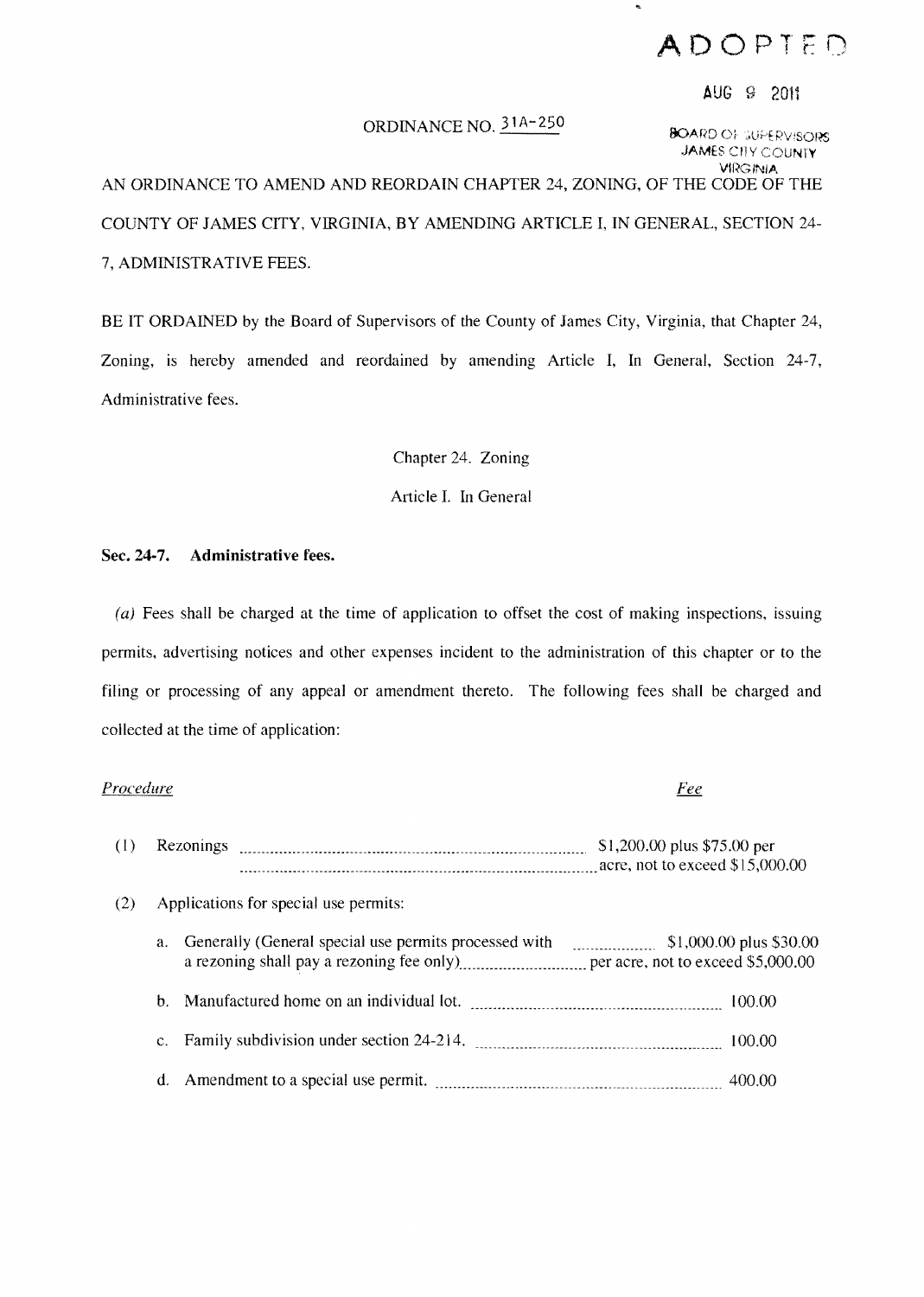Ordinance to Amend and Reordain Chapter 24. Zoning Page 2

|     | e.             |                                                                                                                                                                                                                                                                                                                                                                |       |  |
|-----|----------------|----------------------------------------------------------------------------------------------------------------------------------------------------------------------------------------------------------------------------------------------------------------------------------------------------------------------------------------------------------------|-------|--|
| (3) |                | Master plan review:                                                                                                                                                                                                                                                                                                                                            |       |  |
|     | а.             | Initial review of any Residential Cluster, Mixed Use or a PUD<br>with less than 400 acres (PUD's with 400 acres or more shall<br>pay a rezoning fee only) manufactured and the control of the control of the control of the control of the control of the control of the control of the control of the control of the control of the control of the control of |       |  |
|     | $\mathbf b$ .  | Revision of approved plan:                                                                                                                                                                                                                                                                                                                                     |       |  |
|     |                |                                                                                                                                                                                                                                                                                                                                                                | 75.00 |  |
|     |                |                                                                                                                                                                                                                                                                                                                                                                |       |  |
| (4) |                | Site Plan Review:                                                                                                                                                                                                                                                                                                                                              |       |  |
|     | a.             | Administrative review:                                                                                                                                                                                                                                                                                                                                         |       |  |
|     |                | 1. Residential structures or improvements, \$600.00, plus \$60.00 per residential unit.                                                                                                                                                                                                                                                                        |       |  |
|     |                | Nonresidential structures or improvements, \$600.00, plus \$0.024 per sq. ft. of building<br>2.<br>area.                                                                                                                                                                                                                                                       |       |  |
|     |                | 3. Mixed Use structures or improvements, \$600.00, plus \$60.00 per residential unit plus<br>\$0.024 per sq. ft. of nonresidential building area.                                                                                                                                                                                                              |       |  |
|     | $\mathbf{b}$ . | Planning commission review:                                                                                                                                                                                                                                                                                                                                    |       |  |
|     |                | 1. Residential structures or improvements, \$1,800.00, plus \$60.00 per residential unit.                                                                                                                                                                                                                                                                      |       |  |
|     |                | Nonresidential structures or improvements, \$1,800.00, plus \$0.024 per sq. ft. of building<br>2.<br>area.                                                                                                                                                                                                                                                     |       |  |
|     |                | Mixed Use structures or improvements, \$1,800.00, plus \$60.00 per residential unit plus<br>3.<br>\$0.024 per sq. ft. of nonresidential building area.                                                                                                                                                                                                         |       |  |
|     | $c_{\cdot}$    | Amendment to an approved plan:                                                                                                                                                                                                                                                                                                                                 |       |  |
|     |                | Residential structures or improvements, \$100.00, plus \$10.00 per residential unit.<br>1.                                                                                                                                                                                                                                                                     |       |  |
|     |                | Nonresidential structures or improvements, \$100.00, plus \$0.004 per sq. ft. of building<br>2.<br>area.                                                                                                                                                                                                                                                       |       |  |
|     |                | 3. Mixed Use structures or improvements, \$100.00, plus \$10.00 per residential unit plus<br>\$0.004 per sq. ft. of nonresidential building area.                                                                                                                                                                                                              |       |  |
|     |                |                                                                                                                                                                                                                                                                                                                                                                |       |  |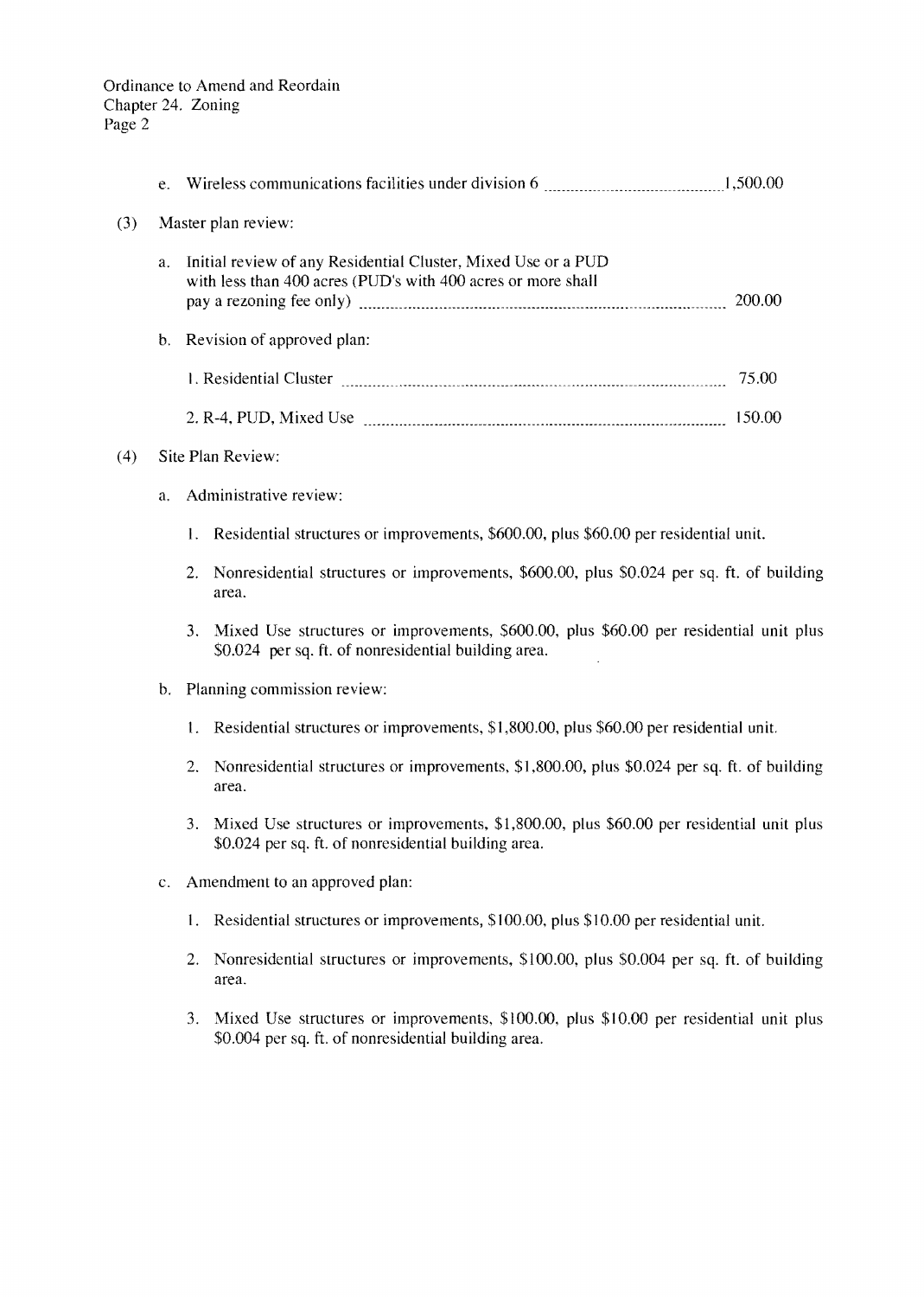- 4. Residential or nonresidential structures or improvements where the number of dwelling units or area of building area, pavement, or open space is not changed more than 15 percent, \$ I 00.00.
- d. Zoning administrator and fire department review only, \$20.00.
- e. Each additional review after second resubmission, \$250.00 not to include resubmissions that are the result of substantial redesign due to other agency comments.
- (5) Sign permits, \$5.00 per square foot of gross sign area.
- (6) Appeals to the board of zoning appeals, \$500.00.
- (7) Application for a height limitation waiver to the board of supervisors, \$200.00
- (8) Application for administrative variance, \$250.00
- (9) Public hearing applicant deferral request when the applicant fails to meet a staff imposed deadline for additional information relevant to the application except where deferral is the result of a commission or board action, \$350.00 per request.
- (10) Conceptual plan review, \$25.00.
- (II) Zoning verification request, \$100.00.
- (12) Stormwater inspection fees: There shall be a fee for the inspection of public stormwater installations and private stormwater installations required in accordance with section 23-10(4). Such fee shall be \$900 per practice for each best management practice constructed and \$.90 per foot for every foot of storm water drain or channel constructed and shall be submitted at the time of filing an application for a land disturbance permit.
- *(b) Payment of any permit fees established in section* 24-7 *shall be waived for the County, any entity*

*created solely by the County and those regional entities to which the County is a party provided that:* (1)

*The other parties to the regional entity similarly waive fees; and* (2) *The regional entity has locations in* 

*more than one locality.*